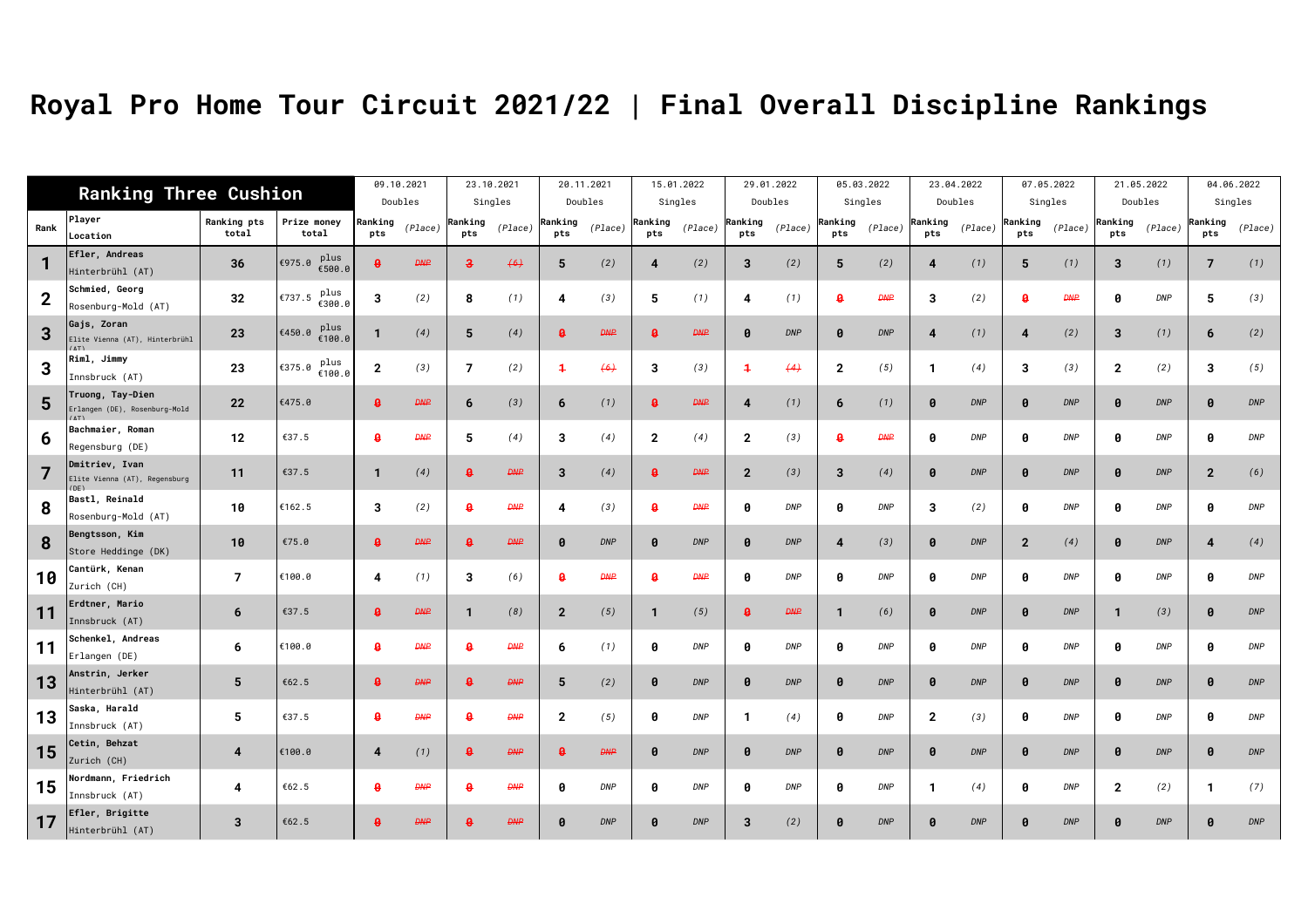| 18 | Lee, Soonchun<br>Innsbruck (AT)  | 2            | €37.5 | ◠<br>$\mathbf{z}$ | (3)         | -9 | Đ₩₽        | ₽ | <b>DNP</b> | <b>DNP</b> | 0 | <b>DNP</b> | 0 | <b>DNP</b> | <b>DNP</b> |     | <b>DNP</b> | 0 | <b>DNP</b> | DNP        |
|----|----------------------------------|--------------|-------|-------------------|-------------|----|------------|---|------------|------------|---|------------|---|------------|------------|-----|------------|---|------------|------------|
| 18 | Sparer, Peter<br>Innsbruck (AT)  | $\mathbf{2}$ | €37.5 | ₿                 | <b>DAIP</b> | ₿  | <b>DNP</b> |   | <b>DNP</b> | <b>DNP</b> | 0 | <b>DNP</b> | 0 | <b>DNP</b> | (3)        | - 0 | <b>DNP</b> | 0 | <b>DNP</b> | DNP        |
| 20 | Finker, Niklas<br>Innsbruck (AT) |              |       | - 8               | <b>DNP</b>  | -9 | Đ₩₽        |   | (6)        | <b>DNP</b> | 0 | <b>DNP</b> | 0 | <b>DNP</b> | <b>DNP</b> | я   | <b>DNP</b> | 0 | <b>DNP</b> | DNP        |
| 20 | Ofner, Frank<br>Innsbruck (AT)   |              |       | 8                 | <b>DNP</b>  | ₿  | <b>DNP</b> |   | <b>DNP</b> | <b>DNP</b> | 0 | <b>DNP</b> | 0 | <b>DNP</b> | <b>DNP</b> |     | (5)        | 0 | <b>DNP</b> | DNP        |
| 20 | Volger, Pirmin<br>Innsbruck (AT) |              | €37.5 | -9                | <b>DNP</b>  | ₿  | <b>DNP</b> |   | <b>DNP</b> | <b>DNP</b> | 0 | <b>DNP</b> | 0 | <b>DNP</b> | <b>DNP</b> | 8   | <b>DNP</b> |   | (3)        | <b>DNP</b> |

DNP = did not participate | If played as doubles, then both team mates receive the same full ranking points. | 10% of the prize money will be paid out aliquot to the winners' MWS locations.

2 deletion results (with the fewest ranking points) per player, marked as strikethrough. DNP counts as deletion result. The first deletion result is taken into account after the 9th tournament, the second after the 10th (s deletion results can only then be finally determined for all participants).

| <b>Ranking Five Pins</b> |                                             |                      |                          |                | 10.10.2021<br>Doubles |                           | 24.10.2021<br>Singles |                | 21.11.2021<br>Doubles |                           | 16.01.2022<br>Singles |                       | 30.01.2022<br>Doubles |                | 06.03.2022<br>Singles |                       | 24.04.2022<br>Doubles |                | 08.05.2022<br>Singles |                       | 22.05.2022<br>Doubles |                | 05.06.2022<br>Singles |
|--------------------------|---------------------------------------------|----------------------|--------------------------|----------------|-----------------------|---------------------------|-----------------------|----------------|-----------------------|---------------------------|-----------------------|-----------------------|-----------------------|----------------|-----------------------|-----------------------|-----------------------|----------------|-----------------------|-----------------------|-----------------------|----------------|-----------------------|
| Rank                     | Player<br>Location                          | Ranking pts<br>total | Prize money<br>total     | Ranking<br>pts | (Place)               | Ranking<br>pts            | (Place)               | Ranking<br>pts | (Place)               | Ranking<br>pts            | (Place)               | Ranking<br>pts        | (Place)               | Ranking<br>pts | (Place)               | Ranking<br>pts        | (Place)               | Ranking<br>pts | (Place)               | Ranking<br>pts        | (Place)               | Ranking<br>pts | (Place)               |
|                          | Driessen, Ernst-Jan<br>Helmond (NL)         | 31                   | plus<br>€887.5<br>€500.0 | ₿              | <b>DNP</b>            | 8                         | <b>DNP</b>            | 3              | (1)                   | 4                         | (3)                   | 5                     | (1)                   |                | (2)                   | 3                     | (2)                   |                | (2)                   | 4                     | (1)                   |                | (1)                   |
| $\overline{2}$           | Riml, Jimmy<br>Innsbruck (AT)               | 20                   | plus<br>€500.0<br>€300.0 | $\mathbf{2}$   | (3)                   | 3                         | (2)                   | $\mathbf{2}$   | (2)                   | A                         | <b>DNP</b>            | $\mathbf{2}$          | (4)                   | $\overline{2}$ | (4)                   | $\overline{2}$        | (3)                   | 5              | (1)                   | $\mathbf{2}$          | (3)                   |                | <b>DNP</b>            |
| 3                        | Driessen, Ernest<br>Turek (PL)              | 14                   | plus<br>8.00∉€<br>€100.0 | 4              | (1)                   | $\boldsymbol{\mathsf{a}}$ | <b>DNP</b>            |                | <b>DNP</b>            | 5                         | (2)                   | $\boldsymbol{\theta}$ | <b>DNP</b>            | 3              | (3)                   | $\boldsymbol{\theta}$ | <b>DNP</b>            | $\overline{2}$ | (4)                   | $\boldsymbol{\theta}$ | <b>DNP</b>            |                | <b>DNP</b>            |
| 3                        | Ofner, Frank<br>Innsbruck (AT)              | 14                   | plus<br>€125.0<br>€100.0 |                | <b>DNP</b>            |                           | (4)                   | $\mathbf{2}$   | (2)                   | 3                         | (4)                   | $\mathbf{2}$          | (4)                   |                | (5)                   |                       | (4)                   |                | (5)                   | 3                     | (2)                   |                | (4)                   |
| 5                        | Efler, Andreas<br>Hinterbrühl (AT)          | 13                   | €400.0                   |                | <b>DNP</b>            |                           | (1)                   |                | (3)                   | $\boldsymbol{\mathsf{p}}$ | <b>DNP</b>            |                       | (2)                   |                | <b>DNP</b>            |                       | (1)                   |                | <b>DNP</b>            | $\boldsymbol{\theta}$ | <b>DNP</b>            |                | <b>DNP</b>            |
| 6                        | Antonazzo, Cosimo<br>Basel (CH)             | 12                   | €250.0                   | 3              | (2)                   | $\mathbf{2}$              | (3)                   |                | <b>DNP</b>            |                           | <b>DNP</b>            | 3                     | (3)                   |                | <b>DNP</b>            | 0                     | <b>DNP</b>            | 3              | (3)                   |                       | (4)                   |                | <b>DNP</b>            |
| 6                        | Kroonen, Marius<br>Turek (PL), Helmond (NL) | 12                   | €300.0                   | 4              | (1)                   |                           | <b>DNP</b>            | 3              | (1)                   | $\boldsymbol{\Omega}$     | <b>DNP</b>            | 5                     | (1)                   |                | <b>DNP</b>            | $\boldsymbol{\theta}$ | <b>DNP</b>            |                | <b>DNP</b>            | $\boldsymbol{\theta}$ | <b>DNP</b>            |                | <b>DNP</b>            |
| 8                        | Garavaglia, Luca Marzio<br>Desio (IT)       | 11                   | €400.0                   |                | <b>DNP</b>            |                           | <b>DNP</b>            |                | <b>DNP</b>            | 6                         | (1)                   | ø                     | <b>DNP</b>            | 5              | (1)                   | 0                     | <b>DNP</b>            |                | <b>DNP</b>            | ø                     | <b>DNP</b>            |                | <b>DNP</b>            |
| 9                        | Efler, Brigitte<br>Hinterbrühl (AT)         | 9                    | €200.0                   |                | <b>DNP</b>            |                           | <b>DNP</b>            |                | (3)                   | $\boldsymbol{\theta}$     | <b>DNP</b>            |                       | (2)                   |                | <b>DNP</b>            |                       | (1)                   |                | <b>DNP</b>            | $\boldsymbol{\theta}$ | <b>DNP</b>            |                | <b>DNP</b>            |
| 10                       | Steiner, Ernesto<br>Basel (CH)              | 8                    | €162.5                   |                | <b>DNP</b>            |                           | <b>DNP</b>            |                | <b>DNP</b>            |                           | (6)                   | 3                     | (3)                   |                | <b>DNP</b>            | ø                     | <b>DNP</b>            |                | DNP                   |                       | (4)                   | 3              | (2)                   |
| 11                       | Parasiliti, Sergio<br>Innsbruck (AT)        | 5                    | €112.5                   | $\overline{2}$ | (3)                   |                           | <b>DNP</b>            |                | <b>DNP</b>            | 0                         | <b>DNP</b>            |                       | <b>DNP</b>            |                | <b>DNP</b>            |                       | (4)                   |                | <b>DNP</b>            | Ø                     | <b>DNP</b>            | $\overline{2}$ | (3)                   |